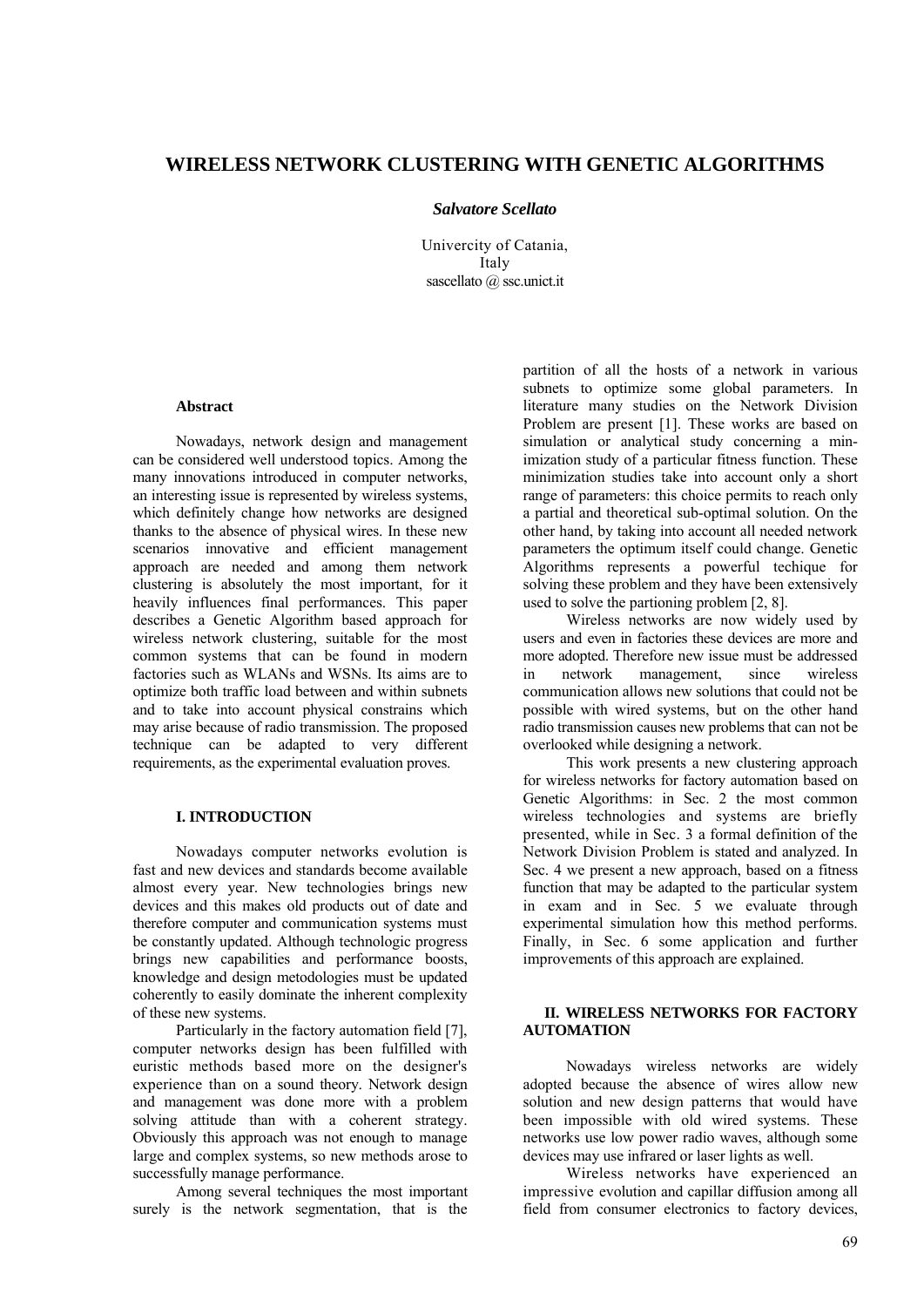especially due to the features they offer (low cost, easy installation, flexibility). On the other hand, wireless systems present also some negative issues, such as low reliability, easy installation and flexibility. The most adopted Wireless LANs protocols are *WiFi (IEEE 802.11), ZigBee (IEEE 802.15.4)* and *BlueTooth (IEEE 802.15.1):* these standards present different features and therefore are suitable for various operative conditions, since they differ both in offered bandwidth and devices' range. However, in the factory automation field Wireless LANs are not widely adopted, while Wireless Sensor Networks are the most common choice.

A **Wireless Sensor Network (WSN)** is a wireless network consisting of spatially distributed autonomous devices using sensors to cooperatively monitor physical or environmental conditions at different locations. Each node in a sensor network is typically equipped with a radio transceiver or other wireless communications device, a small microcontroller, and an energy source, usually a battery. The size of a single sensor node may vary and the cost of sensor nodes is similarly variable, ranging from hundreds of dollars to a few cents, depending on the size of the sensor network and the complexity required of individual sensor nodes. Size and cost constraints on sensor nodes result in corresponding constraints on resources such as energy, memory, computational speed and bandwidth. A WSN works with one or more sink stations, where all data are collected and processed. Usually these systems use the ZigBee protocol, which is particularly suitable for aforementioned requirements.

Even though their diffusion is seldom comparable to WSNs, **Wireless LANs** are also used to connect computers via radio waves, thus allowing single nodes to move and re-connect in a simple way. WLANs are based on the WiFi protocol and may use a distributed or a centralized architecture of communication.

# **III. NETWORK DIVISION PROBLEM**

Network segmentation is the most powerful technique to design performant systems and in literature this issue has been treated as the Network Division Problem [2], where a network of several nodes must be divided in some subnets to minimize inter-subnets communication and thus improving global performances. This goal may be furtherly refined, including more design requirements in the problem statement.

The assignment of a node to a particular subnet is performed trough the analysis of the parameters of the network, the global traffic load, the particular functionality that a node presents; moreover some constraints are present due to the fact that some node are in a closer relationship with other ones, such as controllers and their direct sensors or nodes with realtime deadlines. Finally, some constraints may arise from the particular transmission technology or from the operative environment.

When the optimal configuration has been already found, this is suitable until new modifications are made to the systems or to the traffic load. This event is relatively rare in the factory automation field, since working systems may remain in use for long periods of time: consequently design techniques may spend more effort to find the best possible configuration, carefully optimizing even little details.

From a mathematical point of view, the NDP is a variant of the k-partition of a graph [4], which is a NP-problem: for a net with *N* nodes to be segmented in  $k$  different subnets  $k^N$  different configurations are possible, so there is a exponential explosion of the solution set and no suitable algorithm for an optimal solution can be found. Euristic methods are widely adopted to find an acceptable sub-optimal solution, so the NDP can be solved with a reasonable amount of time with a good approximation.

A good review about euristic method for NDP solution can be found in [4, 9], while other techniques based on genetic algorithms are presented in [3, 8]. A common element in all these approaches is the definition of a **fitness function** to estimate the quality of a given network segmentation given all the requirements: this functions evaluates to a number that expresses the ability of the particular segmentation to fulfill all requirements. An optimal solution for a heuristic method becomes a configuration that optimizes the fitness function.

Each configuration for a net with *N* nodes to be divided in *k* different subnets is represented as a Ndimensional vector, where each element contains the number of the subnet each node belongs to. This vector is the configuration vector and all possible configurations form the configuration set *S,* whose cardinality is exactly  $k^N$ . The fitness function is defined on *S* and it has real values: under this assumptions the segmentation problem can be restated as an optimization problem for the fitness function on the configuration set.

The analytical definition of the fitness function should contain all the network parameters, in order to compute an estimate of the quality of the configuration depending on these data and on the design goals. The desired goals are:

1. maximization of the traffic within each subnet;

2. minimization of the traffic between different subnets;

3. balance of the internal traffic in each subnet.

Apart from these standard requirements, more specific goals can be defined (realtime deadline on traffic, cost minimization of wires, etc). Wireless systems are particularly affected by the placement of nodes in the same subnets, for radio transmissions are strongly influenced by distance or mutual interference. Therefore additional goals must be stated:

4 minimization of spatial scattering for nodes in the same subnet;

5 maximization of distance between different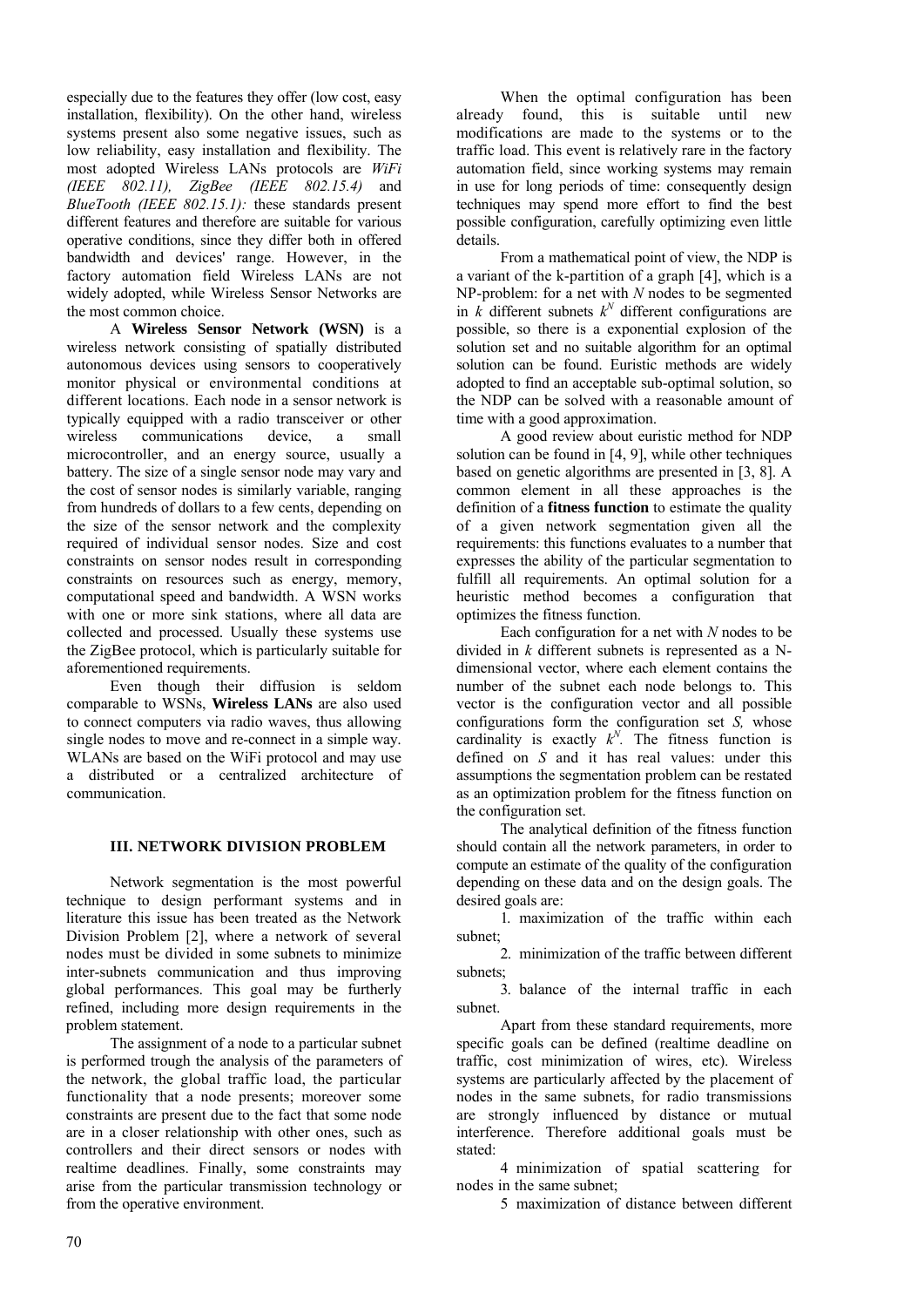subnets.

These requirements must be analytically defined in the fitness function in order to obtain a value which truly represents a good estimate of the quality of a given configuration.

#### **IV. A GENETIC ALGORITHM APPROACH**

Genetic Algorithms [6, 5] are search techniques based upon the natural selection and survival of the fittest mechanisms. They have been applied successfully to a wide range of complex optimization problems to find exact or approximate solutions. Genetic algorithms are categorized as global search heuristics. Genetic algorithms are a particular class of evolutionary algorithms that use techniques inspired by evolutionary biology such as inheritance, mutation, selection and recombination.

Our approach uses genetic algorithms to solve the segmentation problem, so particular care should be taken on the definition of a suitable fitness function for the operative environment.

The application scenario presents several nodes to be connected, with point-to-point traffic: nodes are to be divided in subnets and each subnet contains a single point of access, thus creating several WLANs or WSNs independent from each other. All the access points can be further connected with a wired high bandwidth backbone. Wireless subnets are particularly suitable for factory environments, since often device cooperate because they are used in the same working cell.

Radio transmission presents some constrains on the segmentation process, since transmission range and possible interferences must be carefully handled, otherways subnets may suffer from poor signal-tonoise ration or several message collisions.

To sum things up, wireless systems present these design goals

1. maximization of the traffic within each subnet;

2. minimization of the traffic between different subnets;

3. balance of the internal traffic in each subnet;

4. minimization of spatial scattering for nodes in the same subnet;

5. maximization of distance between differetn subnets.

#### *Fitness Function*

The operative environment is represented as a square area of *lxl* m: *N* nodes are randomly placed on this area and they must be divided in *K* different subnets. Node *i* has coordinates  $(x_i, y_i)$ . The traffic between each pair of nodes is represented by a *traffic matrix T*, whose element *Tij* represents the traffic from node *i* to nodce *j,* expressed as ratio respect to the maximum bandwidth.

The first goal is to maximize intra-subnet traffic and minimize inter-subnet traffic. Let *L* be the *load matrix,* where the element *Ьц* represents the traffic

from all nodes in the subnet *i* to all nodes in the subnet *j*: therefore each element  $L_{kk}$  contains the traffic among all nodes in the subnet *k.*

A fitness function suitable for this first goal and which is maximal for best configurations is Eq. 1

$$
f_1(X) = \sum_{i=1}^K L_{ii} - \alpha_I \sum_{i=1}^K \sum_{j=1, j \neq i}^K L_{ij}, \qquad (1)
$$

where first term represent intra-subnet traffic while the second one accounts for the inter-subnet traffic with a inter-subnet coefficient *αI.*

Fitness function in Eq. 1 does not require different subnets to have a similar amount of traffic load, so an optimal solution may group all node only in one subnet to obtain no inter-subnet traffic at all, thus making useless the segmentation. It becomes crucial to adequately balance loads of different subnets and the fitness function is modified to introduce this requirement:

$$
f_2(X) = f_1(X) - \alpha_B \sum_{i=1}^{K} \sum_{j=1, j \neq i}^{K} \left| L_{ii} - L_{jj} \right|.
$$
 (2)

The new term in Eq. 2 evaluates how balanced are traffic loads of different subnets and it is weighted by a balancing coefficient *α<sub>B</sub>*. This modification makes the configuration with only one subnet extremely unattractive, as well as other unbalanced segmentations, for the balancing term grows very fastly and therefore worsens the fitness function value.

A further refinement of the fitness function includes all constrains derived from the properties of wireless systems, essentially maximum transmission range and interferences between nodes belonging to different subnets. In order to achieve this goal spatial information about node displacement must be taken into account. For each configuration a *assignment matrix A* can be computed, where element  $Aij = 1$  if node *i* belongs to subnet j while  $Aij = 0$  if it's not. Center of mass  $(X_i, Y_i)$  for subnet *i* can be easily computed:

$$
X_{i} = \frac{\sum_{j=i}^{N} A_{ij} x_{j}}{\sum_{j-i}^{N} A_{ij}} \quad Y_{i} = \frac{\sum_{j=i}^{N} A_{ij} y_{j}}{\sum_{j=i}^{N} A_{ij}}.
$$
 (3)

Each center of mass represents an useful point to estimate how each subnet is placed with respect to other ones and how much nodes are far from the center of their own subnet. By using these data it becomes possible to furtherly refine the fitness function and adapt it to wireless networks:

$$
f_3(X) = f_2(X) - \alpha_D \sum_{i=1}^K \sum_{j=1}^N A_{ij} \sqrt{(x_{ij} - X_i)^2 + (y_{ij} - Y_i)^2}
$$
\n(4)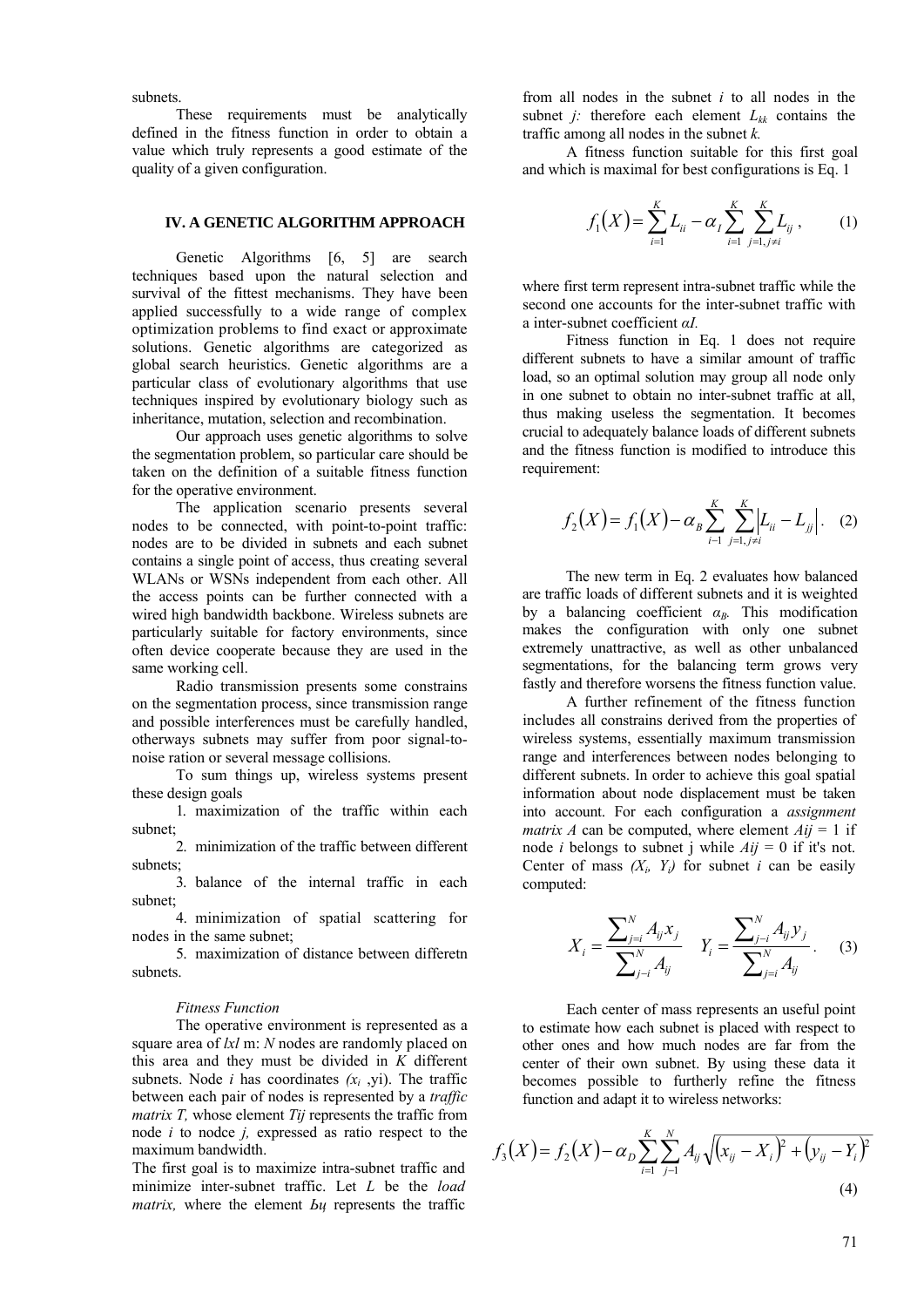This new term evaluates the distance between each node and the center of mass of the subnet it belongs to: larger distances cause bad configuration fitness, since each subnet may suffer from unrealiable connections between nodes and higher power are required to guarantee successful transmission. This term is weighter by a dispersion coefficient  $\alpha_D$ .

The last goal to achieve is to separate as much as possible different subnets in order to avoid mutual interferences: this requirement is easily defined with distances between the centers of mass of the subnets.

$$
f_4(X) = f_3(X) + \alpha_S \sum_{i=1}^{K} \sum_{j=1}^{N} A_{ij} \sqrt{(X_i - X_j)^2 + (Y_i - Y_j)^2}
$$
\n(5)

The additional term in Eq. 5 is higher when al subnets are clearly separated and not overlapping and it is weighted by the separation coefficient  $\alpha_s$ .

Eq. 5 presents the final formulation of the fitness function, which includes all the goals aforementioned. This function depends, apart from the configuration, from the different coefficients used to weigh single terms: this parameters should be accurately tuned with simulations to improve the quality of this technique. While the first two parameters *αI* and *α<sup>B</sup>* regulate traffic load distribution, the last two  $\alpha_D$  and  $\alpha_S$  are useful to regulate how much each configuration should optimize spatial distribution of subnets.

### **V. EXPERIMENTAL EVALUATION**

In order to evaluate our fitness function the traffic matrix is randomly generated and each element contains a value between 0 and 100 but only with probability *p.* Two different scenarios are set up: in the low load scenario each pair of nodes exchange data only with probability  $p = 0.25$ , while in the high load scenario a value of  $p = 0.9$  is used.



Fig. 1. Inter-subnet traffic minimization with low traffic load

First of all we evaluated the fitness function only with the standard requirements of traffic load optimization, thus both  $\alpha_D$  and  $\alpha_S$  *are* equal to zero while  $\alpha_B$  is constant and  $\alpha I$  is changing. This paremeters strongly affects inter-subnet traffic load,

which should be minimal.

In Figg. 1 and 2 the ratio of inter-subnet traffic load with respect to total traffic is shown as *αI*  increases both for low and high traffic scenario: each scenario is segmented in 2, 3 or 4 different subnets. It appears clear that *αi* effectively influences traffic load between subnets, since as it grows this type of traffic dramatically shrinks. Furthermore a system segmented in more subnets performs worse, especially in the high traffic scenario, for segmentation can not separate nodes that intensively communicate anyway with each other. Finally, while in the low traffic scenario as *αI* grows the inter-subnet traffic becomes lower, in the high traffic scenario this is not true for the optimal segmentation has already been found.

In order to analyze how the coefficient of dispersion  $\alpha_D$  affects the segmentation we choose values of  $\alpha I = 3$  and  $\alpha_B = 2$  obtained from previous analysis and then investigate how performances change when  $\alpha_D$  grows. In this case we use the mean distance between nodes in the same subnets to evaluate the fitness function.



Fig. 2. Inter-subnet traffic minimization with high traffic load

It is easy to note in Figg. 3 and 4 that  $\alpha_D$ effectively regulates how much nodes within the same subnet are distant from each other: furthermore when the number of subnets increases the mean distance decreases since obviously in a subnet there are less nodes.



with low traffic load

As in the previous case the high traffic scenario performs worse, probably since in the fitness